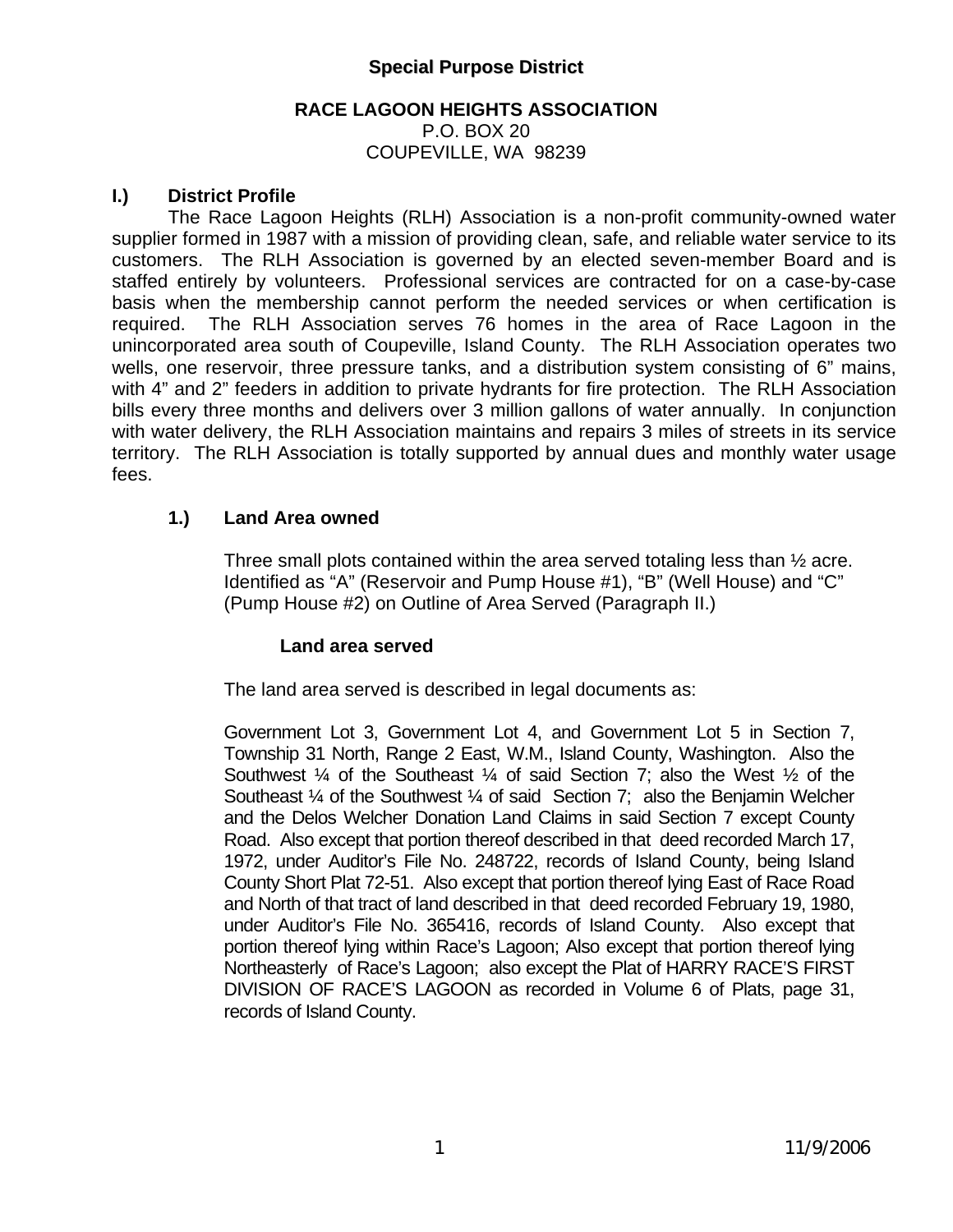# **2.) List of Critical infrastructure/equipment:**

- 1. Well House -- (2 ) Wells, with Flint & Walling Well Pumps Model # 6 and 7.5 HP Franklin Electric Motors, electrical equipment.
- 2. Pump House #1 1800 Gallon pressure tank, 1500 Gallon pressure tank, three (3) 5HP booster pumps, one (1) air compressor, electrical equipment.
- 3. Pump House #2 1500 Gallon pressure tank, two (2) 5HP booster pumps, one (1) air compressor, electrical gear.
- 4. 50,000 Gallon reservoir

# **3.) Value of Critical infrastructure/equipment:**

\$150,000

## **4.) List of Critical Facilities (owned by District):**

- 1. Well House and Reservoir
- 2. Pump Houses #1 and #2

## **5.) Value of Critical Facilities:**

\$90,000

### **6.) Value of area served:**

From the 2006 Tax Roles, the combined value of all properties in the Race Lagoon Heights Association is \$25,592,179.00.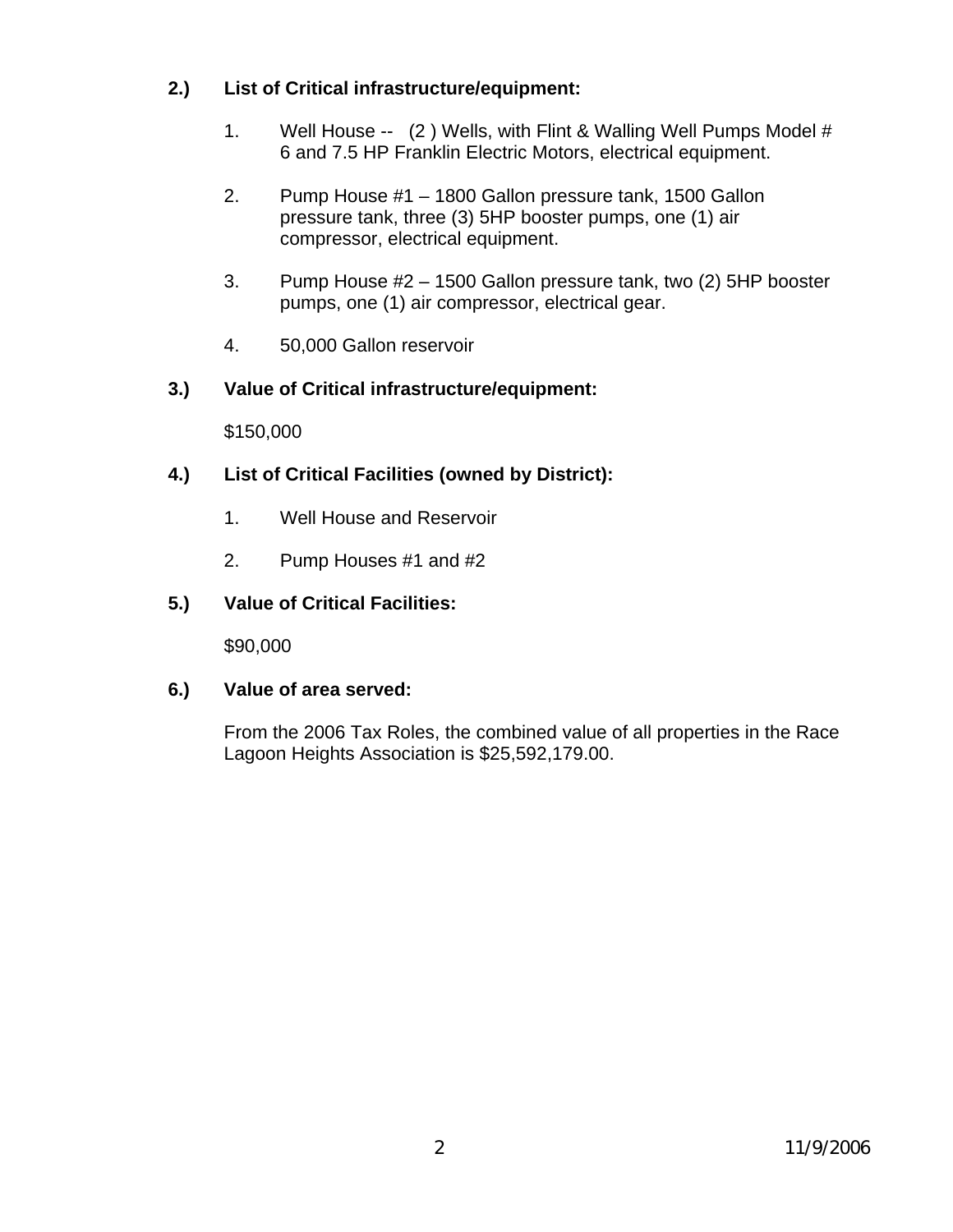# **II.) Outline of Area served:**

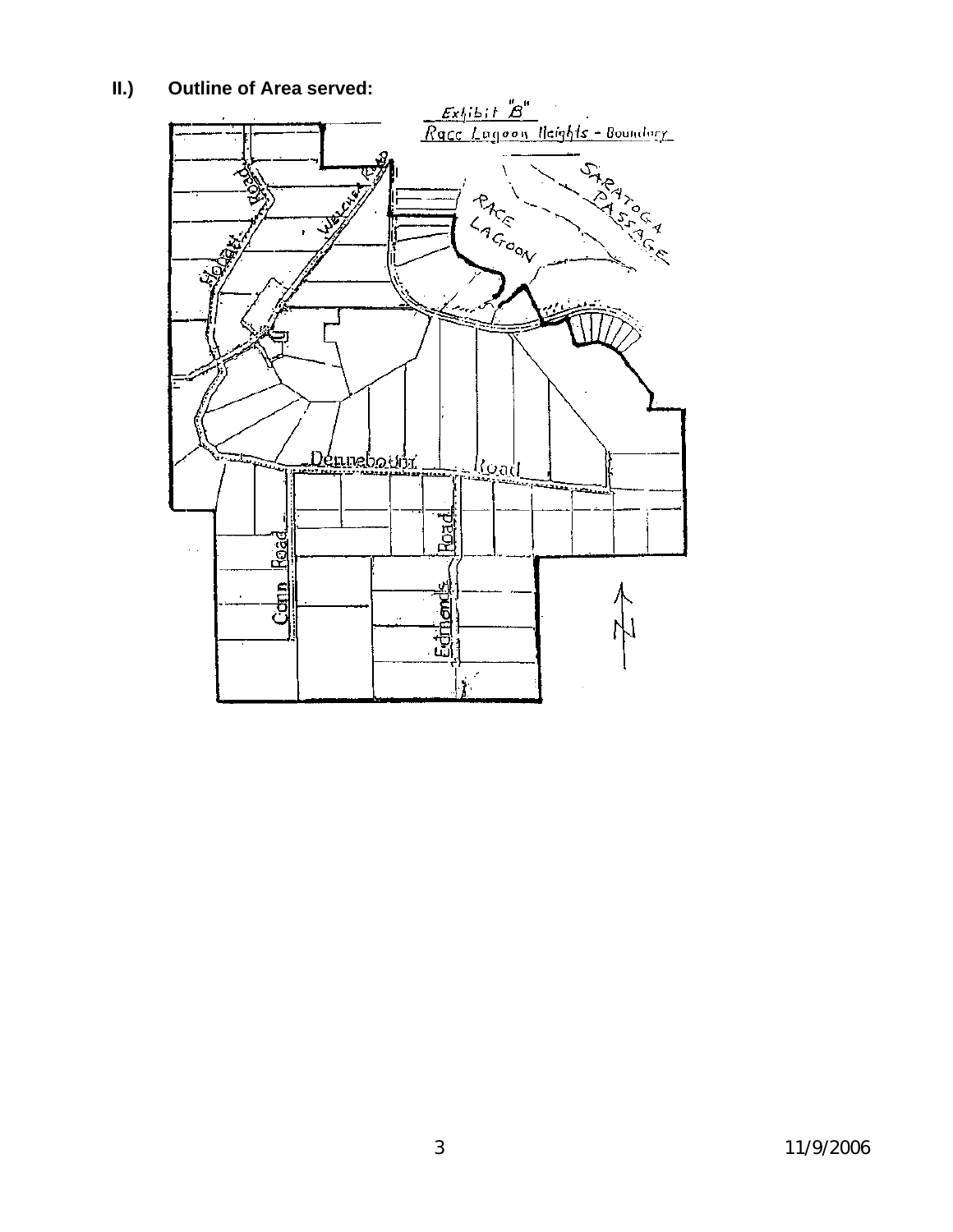## **III.) Current and Anticipated Service Trends**

The current population of the RLH Association service area is 76 homes with a potential growth to 81 homes in the future. Expansion of population beyond the 81 lots is not expected as current Island County Code does not allow further reduction in lot size.

| <b>Natural Hazard Events</b> |                     |                                                                          |  |  |
|------------------------------|---------------------|--------------------------------------------------------------------------|--|--|
| <b>Type of Event</b>         | <b>Date</b>         | <b>Preliminary Damage Assessment</b>                                     |  |  |
| <b>Drought</b>               | June/Sept 2003      | No physical damage                                                       |  |  |
| Severe Storm                 | 4 February 2006     | Loss of Power for 48 hours                                               |  |  |
| Ice Storm                    | 19 November<br>1996 | Loss of Power for 48 hours                                               |  |  |
| Earthquake                   | 1986                | Destruction of well in neighboring water<br>association, well re-drilled |  |  |

#### **IV.) Natural Hazard Event History**

# **V.) Natural Hazard Risk/Vulnerability Risk Ranking**

This District is most vulnerable to the following natural Hazards – ranked in order of potential occurrence.

### 1.) Drought

Droughts are relatively common in Washington with the most recent event for Island County occurring in 2003. During this period, RLH Association urged its members to reduce non-essential watering. Prolonged drought in the Island County could result in excessive draw-down of the aquifer and salt-water intrusion.

2.) Severe Storm

Severe storms are a common occurrence in the RLH Association and in Island County. RLH Association's water supply is obtained from wells and is thus dependent on electrical power for pumping the water. In addition, because of the location of the main reservoir, service to 63 of the homes in the service area is by pressure tanks. In past years severe storm events have created power outages of varying duration affecting wide areas of Island County. RLH Association sits on the boundary area between the two main Island County power distribution grids and has been among the last to receive service resumption due to its physical location.

3.) Earthquake

The probability of an earthquake is moderate, but as history has shown, an earthquake can produce damage in unexpected locations because of combination of factors including sub-surface composition, motion harmonics and other factors beyond the control of the local agency. RLH Association's main reservoir is a concrete, hexagonal design that has a potential for failure along the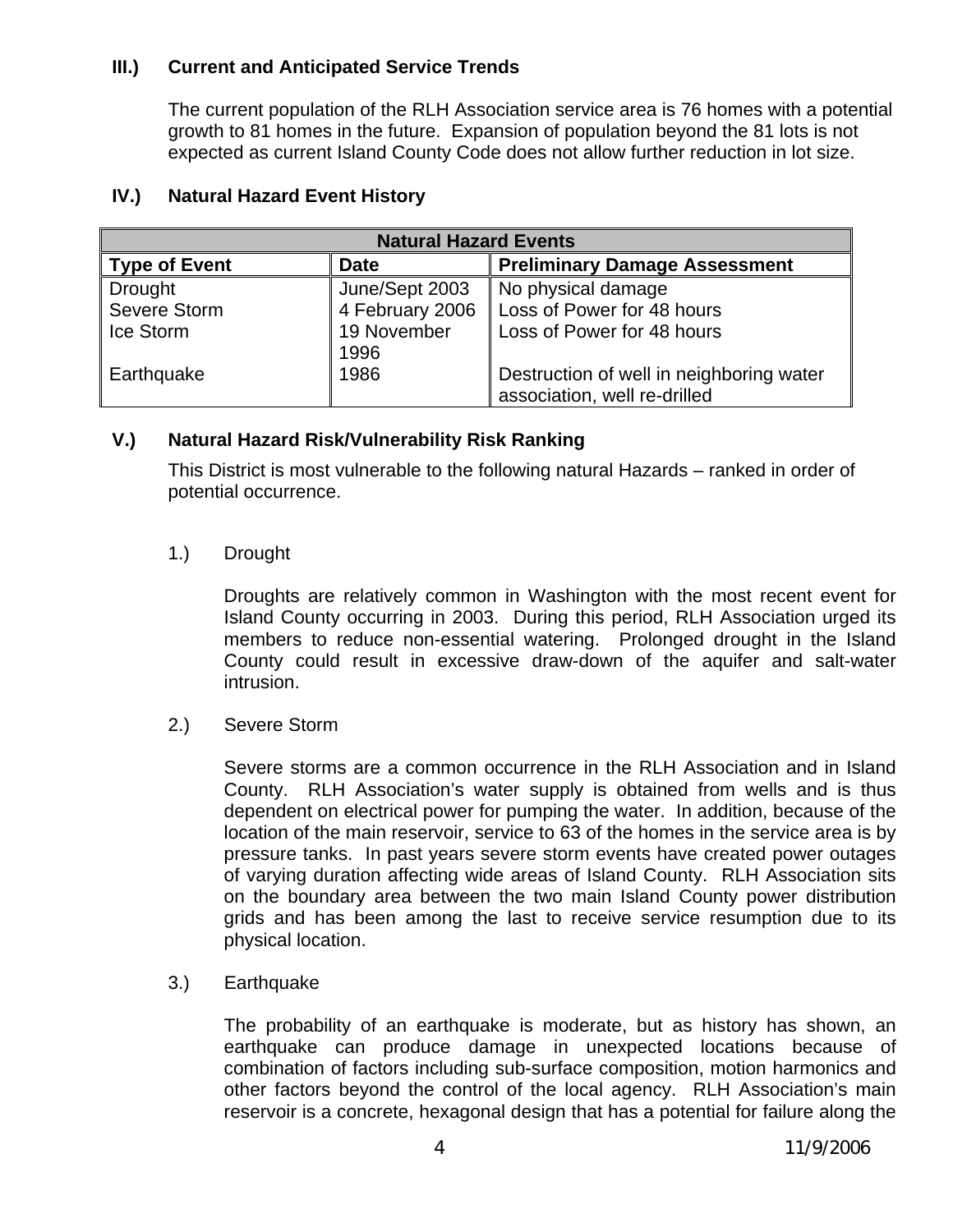vertical seams thus resulting in loss of stored water needed for distribution to customers and fire suppression. Prolonged service disruptions could affect RLH Association's financial resources.

### **VI.) Existing Applicable Hazard Mitigation Codes, ordinances or policies**

RLH Association is a private, not-for-profit organization and has no codes or ordnances. The association complies with Island County and Washngton State building codes, fire codes, and health regulations regarding water production, treatment, and storage.

#### **VII.) Existing applicable Natural Hazards Mitigation Associated Plans and / or documents.**

An emergency response and restoration of service plan for the association's water utility is currently in development.

| No.            | <b>Mitigation Initiative</b>                    | Administrating<br><b>Agency</b> | <b>Funding Source</b>                                           | <b>Time Line</b>     |
|----------------|-------------------------------------------------|---------------------------------|-----------------------------------------------------------------|----------------------|
| $\overline{1}$ | <b>Emergency Response</b><br><b>Plans</b>       | <b>RLH Association</b>          | Self-funded                                                     | In development       |
| $\overline{2}$ | Acquire back-up<br>generator                    | <b>RLH</b><br>Association       | <b>Rural Development</b><br>Assistance Grant or<br>other        | 2-3 years            |
| $\overline{3}$ | Acquire<br>replacement/alternative<br>reservoir | <b>RLH</b><br>Association       | <b>Rural Development</b><br><b>Assistance Grant or</b><br>other | 5 years or<br>longer |

### **VIII.) Proposed Natural Hazard Mitigation Initiatives**

# **IX.) Benefit/Cost Review of mitigation Initiatives:**

**Initiative 1.** The benefit to cost of this initiative is rated as **high** given that the cost is minimal, the expected product will provide plans, and instructions that will minimize costs to the association, reduce or prevent loss of water service in the future, and further determine actions that are required to protect the water utility and service.

**Initiative 2.** The benefit to cost of this initiative is rated as **high**. This is an immediate and cost effective measure that will eliminate the most pressing hazard issue faced by the water utility – loss pumping capability during frequent and extended power outages. This relates directly to the primary natural hazard faced by the association and the county – storm and wind related damage and power outages.

**Initiative 3.** The benefit to cost of this initiative is rated as **medium** based on the current number of water connections and the maximum number of connections allowed. A new reservoir would provide better fire flow capability in the system. A second reservoir would become more cost effective if average water usage increased or more water was required to be stored due to lower pumping rates.